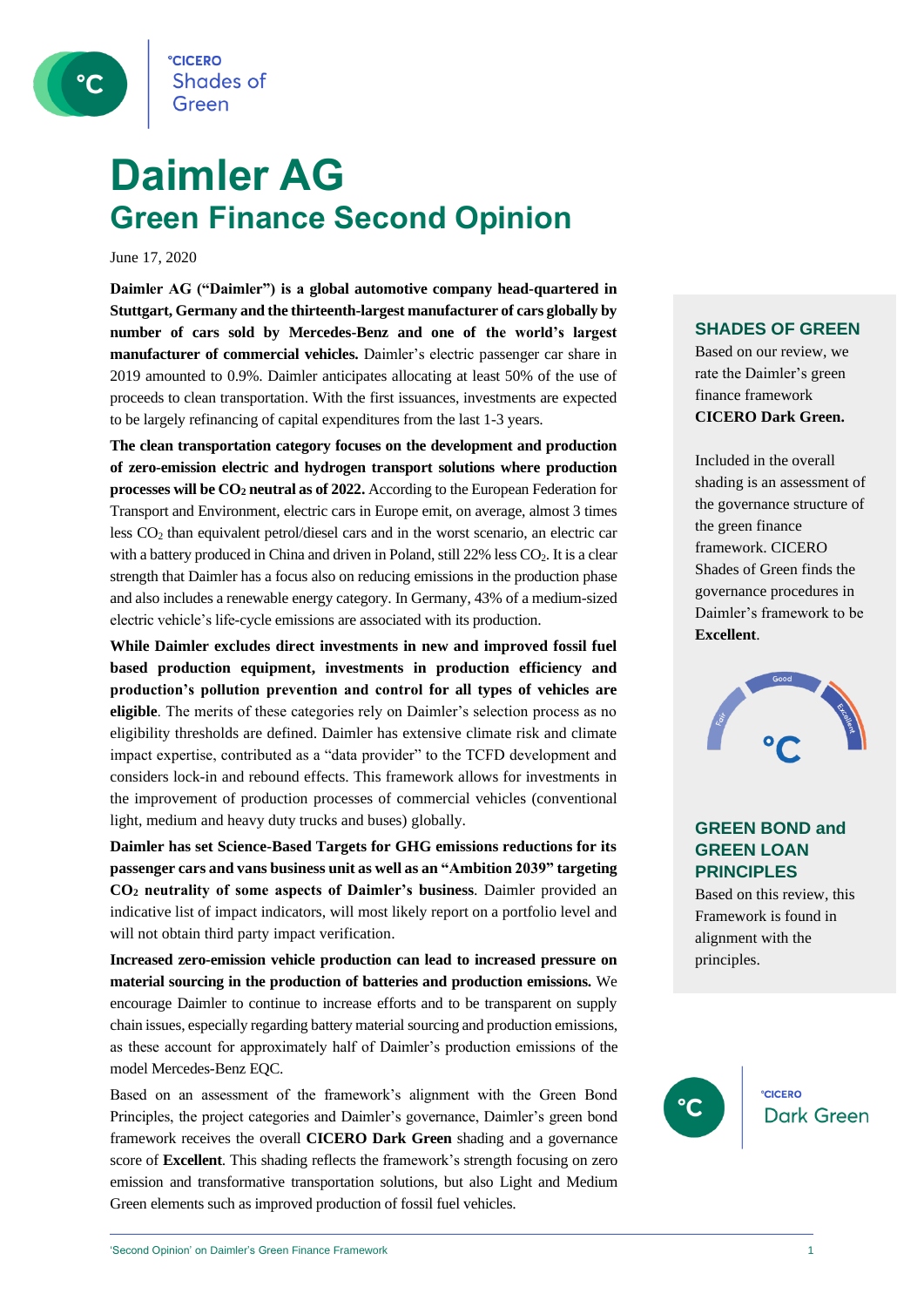

# **Contents**

| 1              |                                                                                                       |    |
|----------------|-------------------------------------------------------------------------------------------------------|----|
|                |                                                                                                       |    |
| $\overline{2}$ | Brief description of Daimler's green finance framework and related policies ________________________4 |    |
|                |                                                                                                       |    |
|                |                                                                                                       |    |
|                |                                                                                                       |    |
|                |                                                                                                       |    |
|                |                                                                                                       |    |
| 3              |                                                                                                       |    |
|                |                                                                                                       |    |
|                |                                                                                                       |    |
|                |                                                                                                       |    |
|                |                                                                                                       |    |
|                |                                                                                                       |    |
|                |                                                                                                       |    |
|                |                                                                                                       |    |
|                |                                                                                                       | 17 |
|                | <b>Appendix 2:</b> About CICERO Shades of Green                                                       | 18 |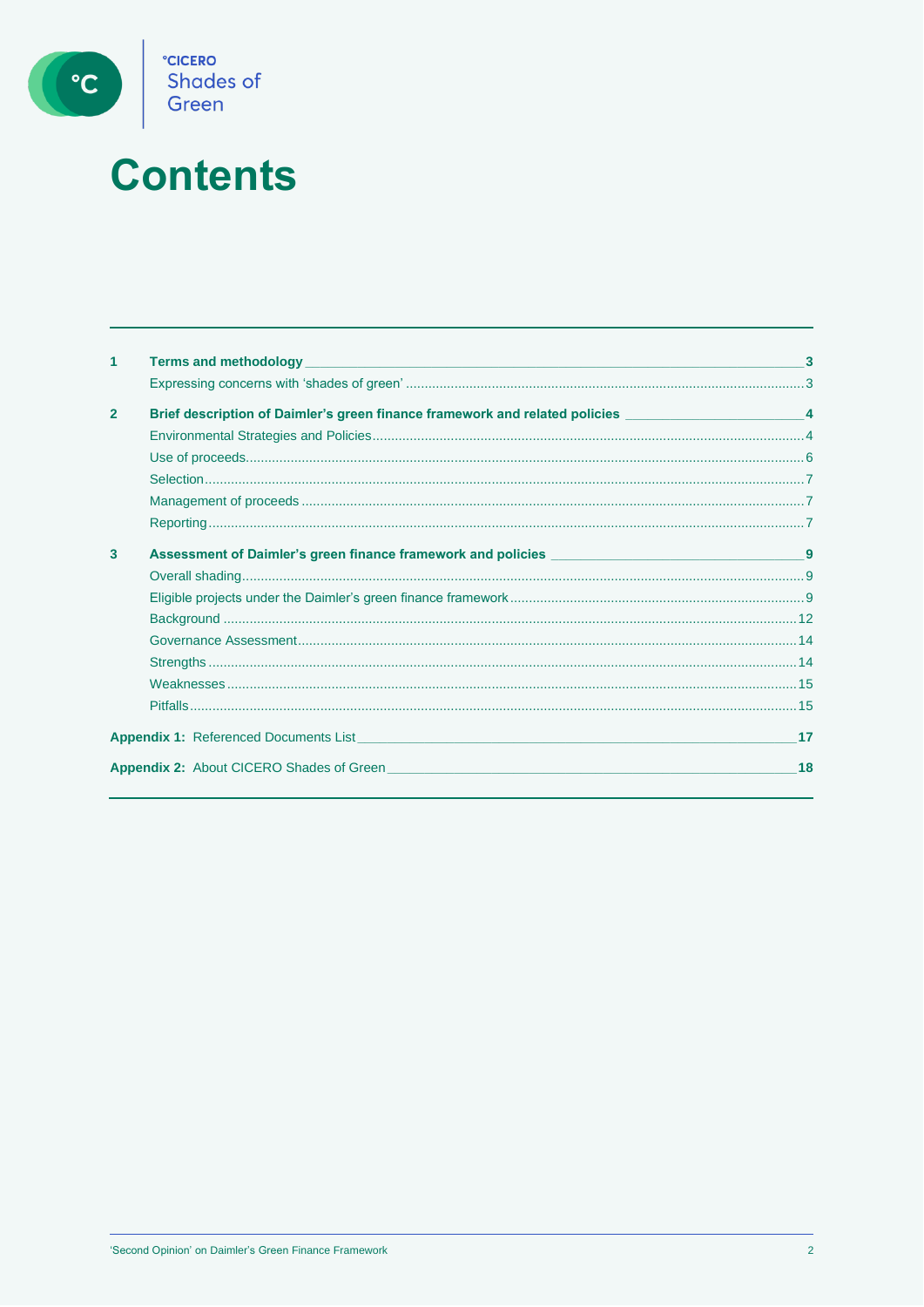### **1 Terms and methodology**

This note provides CICERO Shades of Green's second opinion of the client's framework dated March 2020**.** This second opinion remains relevant to all green bonds and/or loans issued under this framework for the duration of three years from publication of this second opinion, as long as the framework remains unchanged. Any amendments or updates to the framework require a revised second opinion. CICERO Shades of Green encourages the client to make this second opinion publicly available. If any part of the second opinion is quoted, the full report must be made available.

The second opinion is based on a review of the framework and documentation of the client's policies and processes, as well as information gathered during meetings, teleconferences and email correspondence.

### **Expressing concerns with 'shades of green'**

CICERO Green second opinions are graded dark green, medium green or light green, reflecting a broad, qualitative review of the climate and environmental risks and ambitions. The shading methodology aims to provide transparency to investors that seek to understand and act upon potential exposure to climate risks and impacts. Investments in all shades of green projects are necessary in order to successfully implement the ambition of the Paris agreement. The shades are intended to communicate the following:



Sound governance and transparency processes facilitate delivery of the client's climate and environmental ambitions laid out in the framework. Hence, key governance aspects that can influence the implementation of the green bond are carefully considered and reflected in the overall shading. CICERO Green considers four factors in its review of the client's governance processes: 1) the policies and goals of relevance to the green bond framework; 2) the selection process used to identify and approve eligible projects under the framework, 3) the management of proceeds and 4) the reporting on the projects to investors. Based on these factors, we assign an overall governance grade: Fair, Good or Excellent. Please note this is not a substitute for a full evaluation of the governance of the issuing institution, and does not cover, e.g., corruption.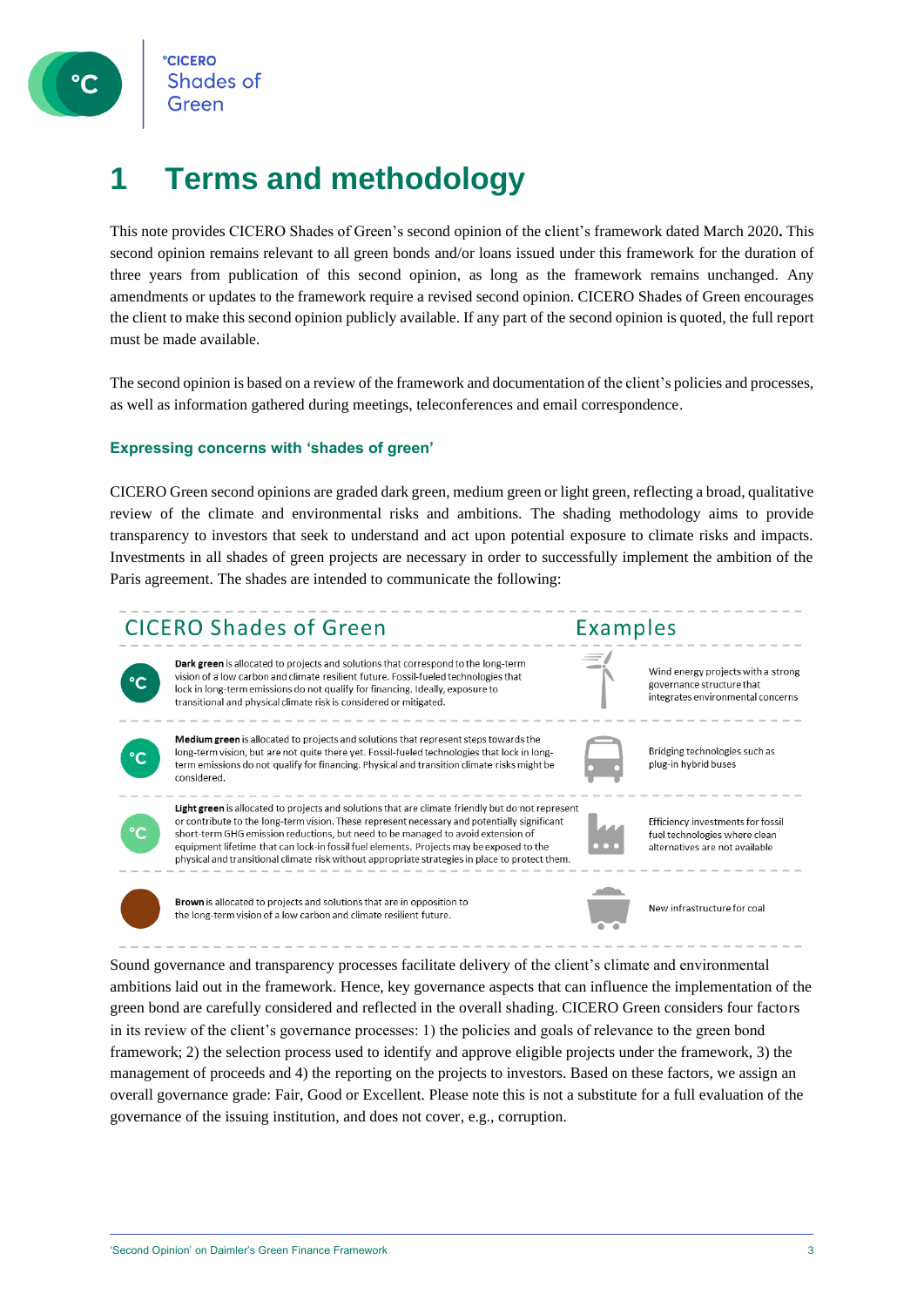

## **2 Brief description of Daimler's green finance framework and related policies**

Founded in 1886, Daimler AG ("Daimler") is a global automotive company headquartered in Stuttgart, Germany, listed on the Frankfurt and Stuttgart Stock Exchanges and mainly manufacturing passenger cars, vans, trucks, buses and other types of specialized vehicles. With 3.3 million vehicles sold in 2019, Daimler is the thirteenthlargest manufacturer of cars globally by number of cars sold by Mercedes-Benz and one of the world's largest manufacturer of commercial vehicles. The group also offers financial services and mobility services such as carsharing.

Daimler sells its vehicles and services in nearly every country of the world and has production facilities in Europe, North and South America, Asia and Africa. Daimler owns a range of different brands. In addition to Mercedes-Benz and Mercedes-AMG, Mercedes-Maybach and Mercedes me, Smart and the electric brand EQ, its brand portfolio includes also the commercial vehicles brands Freightliner, Western Star, BharatBenz, FUSO, Setra and Thomas Built Buses as well as the brands of Daimler Mobility: Mercedes-Benz Bank, Mercedes-Benz Financial Services and Daimler Truck Financial.

Daimler's global operations include more than 75 production plants in 30 countries with approximately 8,500 retailers. 51.9% of Daimler's revenue comes from Mercedes-Benz Cars and 22.2% of Daimler Trucks. In 2019, Daimler sold 42% of its cars and 16% of its trucks in Europe. 39% of the vehicles of the Mercedes-Benz Cars division were sold in Asia (28% for Daimler Trucks) and 15% in the NAFTA region (41% for Daimler Trucks). 15.3% of Daimler's revenue comes from Daimler Mobility services.

### **Environmental Strategies and Policies**

Daimler's goal is to set standards for sustainable mobility and aims at reducing  $CO<sub>2</sub>$  emissions along the whole value chain. Its overall vision is emission-free mobility. Daimler is in the process of phasing in zero-emission transportation solutions for cars, transporters, trucks and buses. In 2019, Daimler sold 2.38 million passenger cars of which 0.9% were all electric passenger cars (2018: 0.7%) and 1.4% were Hybrid and Plug-in Hybrids (2018: 1.5%). Daimler's strategy is based on "electric first". The company has decided to keep some flexibility regarding market developments and will base its fleet on a mix of combustion engines and hybrid drives as well as locally emission-free electric vehicles with battery or fuel cells.

Daimler currently reports the following emissions for vehicles and operations:

- **Overview of use-phase emissions of produced vehicles**:
	- o **Light Vehicles:** Differing type standards and measuring procedures hinder a common global average value of use-phase emissions. Daimler, therefore, reports on a regional level:
		- $\bullet$  EU 27 + UK, Norway and Iceland: Daimler's fleet emitted an average of 137g/km in 2019, which is an increase of 10% compared to  $123g/km$  in 2015. Daimler names increased SUV sales as well as reduced Diesel car sales and the emission measurement routine as main reasons.
		- US: Daimler's passenger car fleet emitted 270g/mile and light commercial vehicles 327g/mile. The goal to improve fuel efficiency by 25% compared to 2012 was not achieved and Daimler is not yet on the trajectory to achieve this improvement.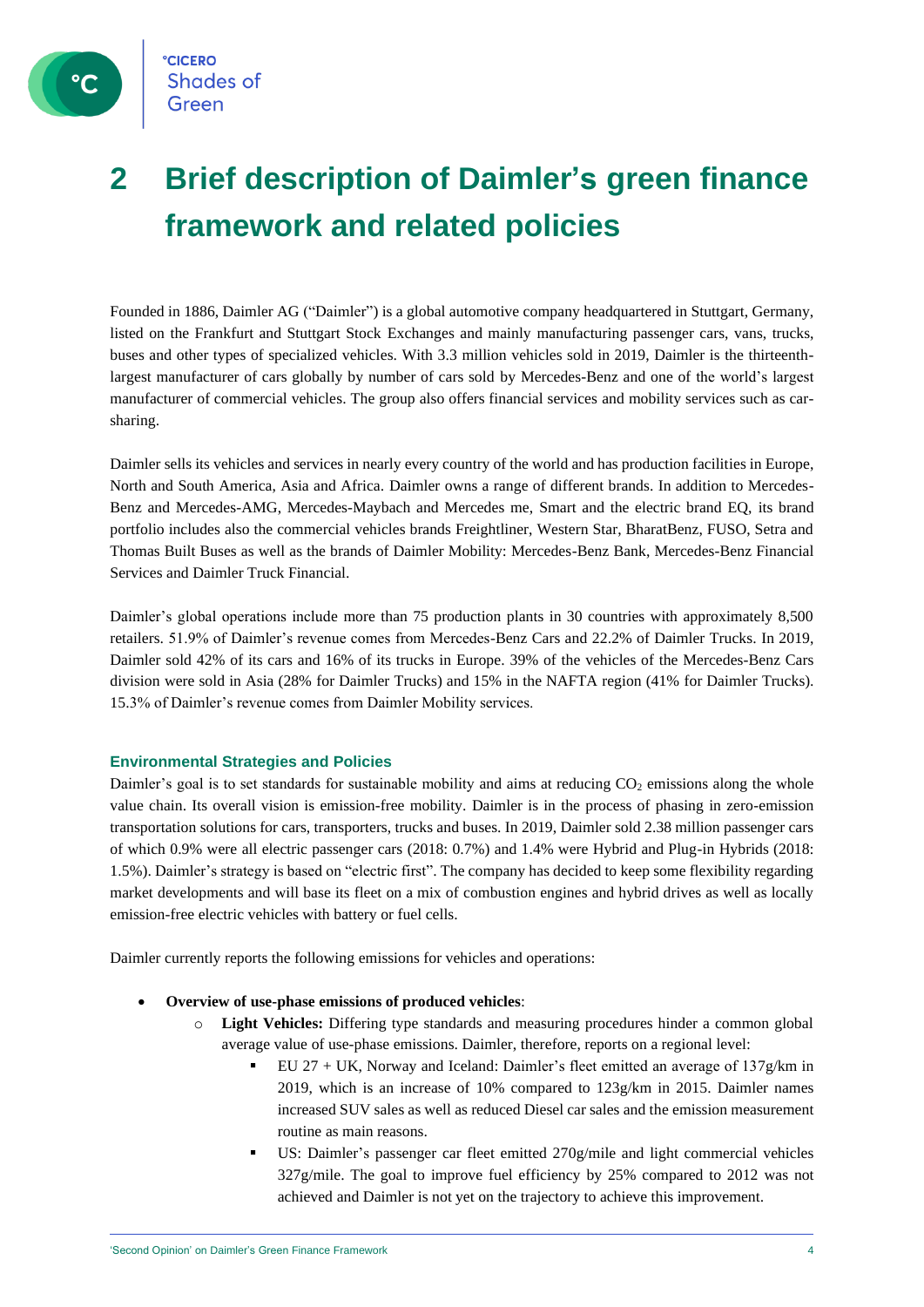

- China: Daimler's fleet in China consumed 8.1 l/100km for imported cars and 6.7 l/100km for cars produced within China. The goal of 25% improvement compared to 2012 could be achieved through purchase of external credits to close consumption gaps. In the future, Daimler aims to achieve the target through increased all-electric sales.
- o **Light Transport vehicles (Vans):** While Daimler also aimed to reduce emissions of its vans by 10% in 2018 compared to 2014, it achieved only a reduction of 6%. Daimler's vans had average emission values of 189 g/km in 2019 (increase of 1% compared to 2018).
- o **Heavy-duty trucks:** 80% of Daimler's heavy trucks reached the company's goal of reducing the EU fleet's emissions by 20% in 2020 compared to 2005.
- o **Buses:** 100% of Daimler's city buses and 90% of Daimler's coaches and city buses over 18 tonnes reached the company's goal of reducing the EU fleet's emissions by 20% in 2020 compared to 2005.
- **Overview of current emissions of own operations**: Daimler's Scope 1 and Scope 2 total market-based emissions in 2019 amounted to 2,516 ktCO<sub>2</sub>. While Daimler's Scope 1 emissions have been increasing since 2015 by 17%, Scope 2 location-based emissions have decreased by 21%. The main reason for increased Scope 1 emissions was increased vehicle production (14% compared to 2014) and natural gas consumption increased for company owned combined heat and power plants (CHPs) which, accordingly, led to less purchased electricity and a decrease in Scope 2 emissions. In addition, Daimler has estimated annual Scope 3 emissions related to passenger cars to approximately  $79.3 \text{ MtCO}_2$ .<sup>1</sup> 73% of these Scope 3 emissions are due to operation of the personal vehicles Daimler produced and approximately 20% are due to Daimler's supply chain. For trucks and buses, unlike for passenger cars, the existence of legally harmonized prescribed test cycles worldwide is different and, currently, Daimler has no estimation of respective Scope 3 emissions available.

The company has two sets of emission targets:

- **Targets for use-phase emissions of produced vehicles:** 
	- o With "Ambition 2039", the company has set itself the target of making its fleet of new passenger cars and privately used vans CO<sub>2</sub>-neutral over the vehicles' entire life cycle by 2039. In case that off-sets are required Daimler will follow criteria for off-sets, such as CER and Gold Standard according to the issuer. Daimler Trucks & Buses aims to offer only new vehicles that are  $CO<sub>2</sub>$ -neutral in driving operation ("tank-to-wheel") in the triad markets of Europe, Japan, and North America by 2039.
	- o Mercedes-Benz Cars & Vans has Science Based Targets (SBTi) in place and aims at reducing the greenhouse gas emissions of the car fleet produced in 2030 from "well-to-wheel" by more than 40 percent compared to 2018 globally. In addition, Mercedes-Benz Cars aims to offer at least one electric alternative in each of its model series (e.g., sedans, SUV etc.) by 2022 and expects that all-electric models will account for up to 25% of new cars by 2025 and aims to sell a passenger EV (plug-in hybrids or all-electric models) share of the fleet of more than 50 % by 2030. The other business segments have no intermediate targets before 2039. In addition, the company informed us that internal targets for its model series' emissions exist for steering and monitoring purposes, but these are not publicly disclosed.
- **Targets for emissions from own operations:** The company has achieved its goal to reduce Scope 1 and 2 emissions by 66% (emission intensity per produced vehicle) and by 20% (absolute emissions) by 2020 compared to 1990 for European production sites. The new goal for the Mercedes-Benz Cars & Vans division is an absolute emission reduction of 50% by 2030 compared to 2018. In addition, from 2022

'Second Opinion' on Daimler's Green Finance Framework 5

<sup>1</sup> <https://www.daimler.com/dokumente/nachhaltigkeit/sonstiges/2018-scope-3.pdf>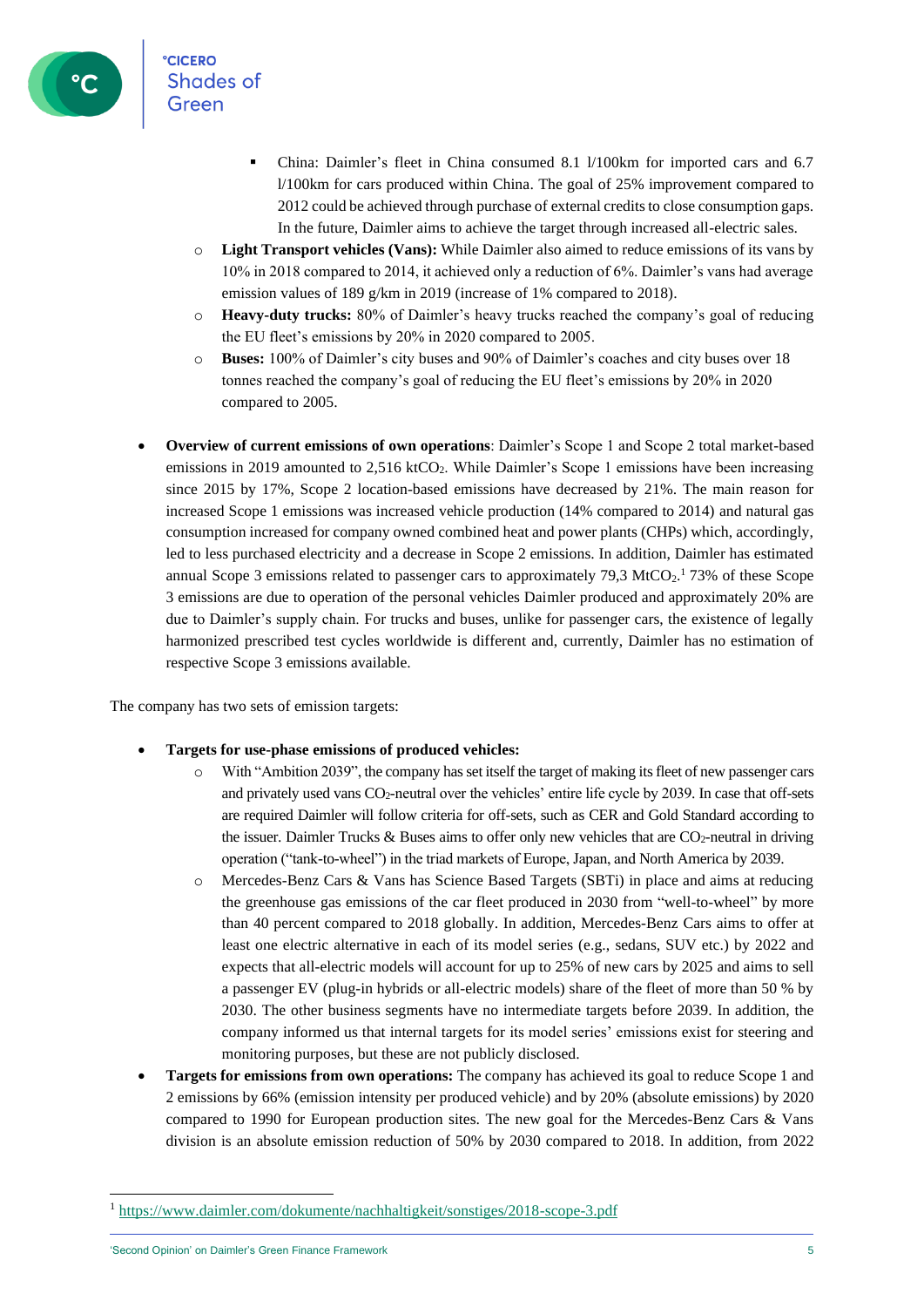

onwards, own production sites worldwide will produce on a CO2-neutral basis. New plants in Europe are planned to be  $CO_2$ -neutral already now.

Daimler has programs in place and aims at reducing the CO<sub>2</sub> emissions that are associated with the procurement of components, raw materials, and non-production materials, as well as with logistics. In 2012, Daimler has established an energy management system according to ISO 50001 in Germany and is rolling out compliance with this standard globally. The company also has a supplier policy in place that, e.g., takes into account emissions reduction strategies and requires ISO 140001, EMAS or comparable standards. Step by step, the company is aiming at purchasing all components  $CO_2$ -neutral and also strives to reduce  $CO_2$  emissions for procurement of non-production materials. Since 2019, Daimler has been participating in the CDP Supply Chain Program in order to encourage suppliers to report on their environmental impact. In addition, according to Daimler, approximately 98 percent of their employees work at locations with environmental management systems certified according to ISO 14001. In addition, Daimler aims at resource efficiency and is involved in research and development of recycling and reuse concepts, and, e.g., produces all Mercedes-Benz car models to be more than 85% recyclable and 95% recoverable (energy) verified on the basis of the ISO 22628 calculation model.

In addition to low-carbon vehicles and operations, Daimler also has additional climate relevant initiatives, such as eMobility Consulting for decarbonized municipal transport solutions, public and private charging infrastructure development as well as mobility, micro-mobility, ride hailing and electric and conventional car sharing services such as YOUR NOW.

Daimler has been providing CDP reporting for more than 15 years, and is a member of the LEAD group of the UN Global Compact as well as the DAX 50 ESG Index, which highlights the 50 German top companies with regards to their environmental, social and governance (ESG) performance, market capitalization and stock exchange turnover. Daimler has also been a member of the Global Reporting Initiative (GRI) since 2006.

Climate-related risks and opportunities are integrated into Daimler's overall risk management process. Daimler's risk management system is intended to systematically and continually identify, assess, control, monitor and report risks threatening Daimler's existence as well as other material risks and opportunities, in order to support the achievement of corporate targets and to enhance risk awareness at the Group. Daimler contributed to the development of the TCFD guideline that was published in June 2017 as one of six industrial companies ("data prepares"). Climate scenario analysis was performed when developing Daimler's Science-Based Targets.

#### **Use of proceeds**

Proceeds raised by Daimler from green financing can be used for financing or refinancing of acquisition, development and construction of new eligible assets as well as renovation, retrofitting and upgrading of existing eligible assets as defined in Table 1. Refinancing is defined as the financing of assets that have been taken into operation more than one year before the time of approval by the Green Finance Committee. Daimler has set a lookback period of 3 years and assumes that the first issuance will mainly be based on refinancing and, with subsequent issuances, will shift toward more financing. Daimler includes the project categories clean transportation, energy efficiency, pollution prevention and control, and renewable energy in the green financing framework. According to Daimler, net proceeds from green financing instruments will be allocated to assets, capital expenditures and Research & Development. Operational expenditures are not included. More than 50% of proceeds will be allocated to the category clean transportation. The issuer informed us that while the sole discretion of final decision lies with the respective selection body (s. Selection below) the Clean Transportation category could receive up to 100% of all proceeds for the first issuance and that the remaining part can be assumed to be evenly distributed to the other three categories.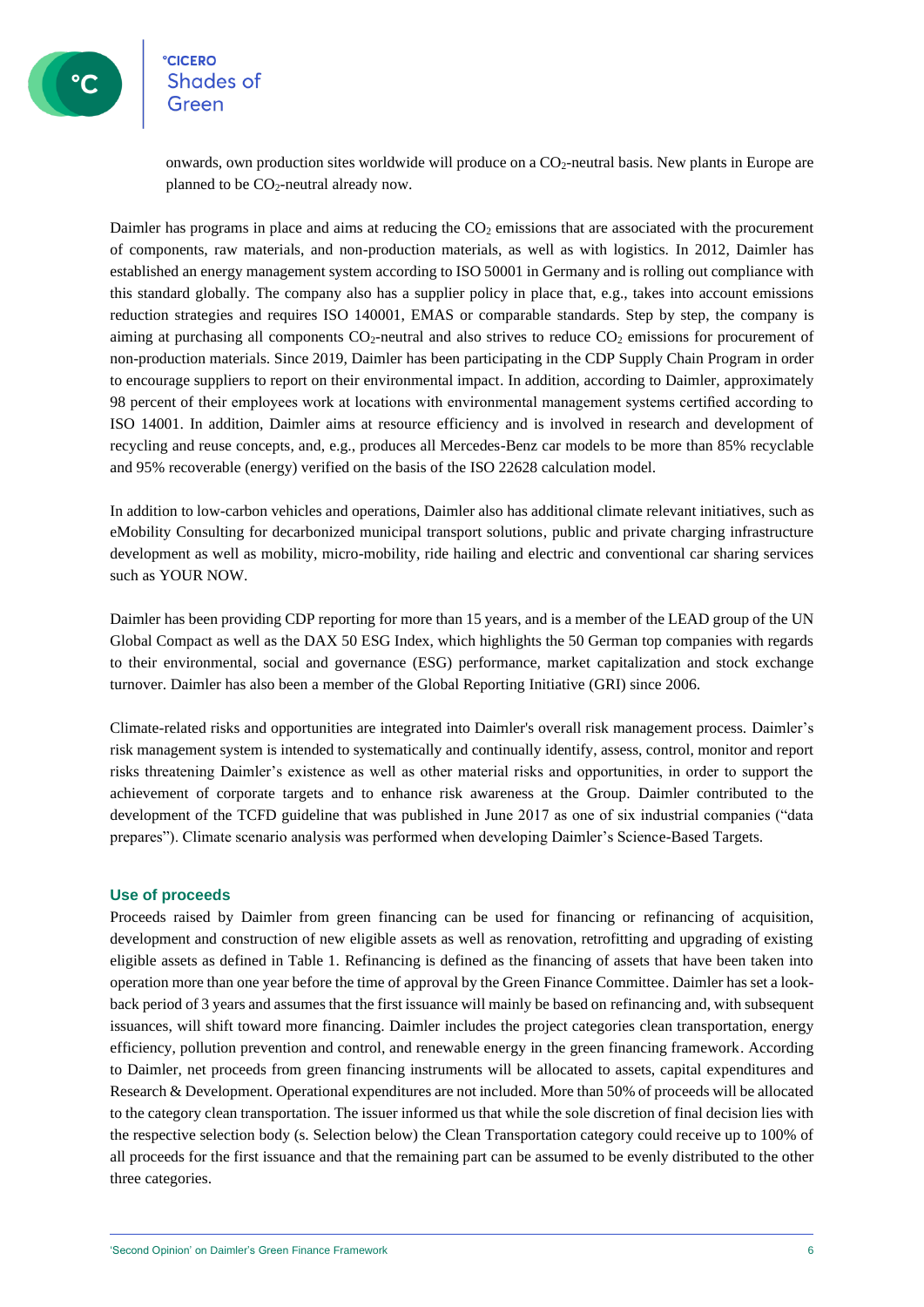

**CICERO CICERO**<br>Shades of

According to the company, investments in new fossil fuel infrastructure (e.g., natural gas fired combined heat and power plants (CHPs), fossil fuel boilers, fossil fuel heating etc.) are excluded from financing under this framework. In addition, the company informed us that Daimler excludes investments in improvements of fossil fuel powered equipment (e.g., cooling systems, heat recovery systems and thermal power stations, etc.) under this framework.

### **Selection**

The selection process is a key governance factor to consider in CICERO Shades of Green's assessment. CICERO Shades of Green typically looks at how climate and environmental considerations are considered when evaluating whether projects can qualify for green finance funding. The broader the project categories, the more importance CICERO Shades of Green places on the governance process.

Daimler has established a Green Finance Committee in order to evaluate the compliance of proposed assets, ensuring the alignment of the asset list with the project categories and criteria, replacing investments that no longer meet the eligibility criteria (following divestment, liquidation, concerns regarding alignment of underlying activity with eligibility criteria etc.). The Green Finance Committee has six members in total and is comprised of representatives from Treasury, Corporate Responsibility Management, Group Environmental Protection and Energy Management, Sustainability as well as Finance and Controlling of all Daimler Divisions. According to Daimler, the committee will decide in consensus the project portfolio that will be proposed to the Group Sustainability Board for final approval. Any changes to the pool of Eligible Green Investments will be approved by the Group Sustainability Board. The Group Sustainability Board decides by majority vote and is comprised of various members of the management board and the top management covering all divisions and functions relevant for ESG topics. It is chaired by the two members of the Management Board. Decisions can be escalated to the Daimler AG Board of Management.

Daimler is aware of rebound and lock-in risks and is preparing life-cycle assessment (LCAs) studies on a vehicle basis in addition to LCAs for material and technology concepts. The results are published on Daimler's website. Daimler has an integrated screening and assessment of controversies in the group-wide risk management system.

### **Management of proceeds**

CICERO Green finds the management of proceeds of Daimler to be in accordance with the Green Bond and Green Loan Principles. Net proceeds of Daimler's green financing instruments are managed through a newly established green financing register. The proceeds of each of Daimler's green financing instrument will be earmarked against the pool of eligible assets and expenditures identified in the green financing register. At the end of each year, the net proceeds will be reduced by the amounts invested in Eligible Assets within the annual period.

The green financing register will be reviewed annually by the Green Finance Committee to account for any reallocation, repayments or drawings on the eligible assets and expenditures within the pool. In the event that funds cannot be immediately and fully allocated, or in the event of any early repayment, proceeds will be held in line with Daimler's general liquidity guidelines until the allocation to eligible assets. The company informed us that the liquidity of Daimler is generally invested in short-term interest-bearing instruments, i.e. CP's, bank deposits, bank accounts and money market funds. Daimler stated that the company will provide information as to how these funds have been invested until full allocation.

### **Reporting**

Transparency, reporting, and verification of impacts are key to enable investors to follow the implementation of green finance programs. Procedures for reporting and disclosure of green finance investments are also vital to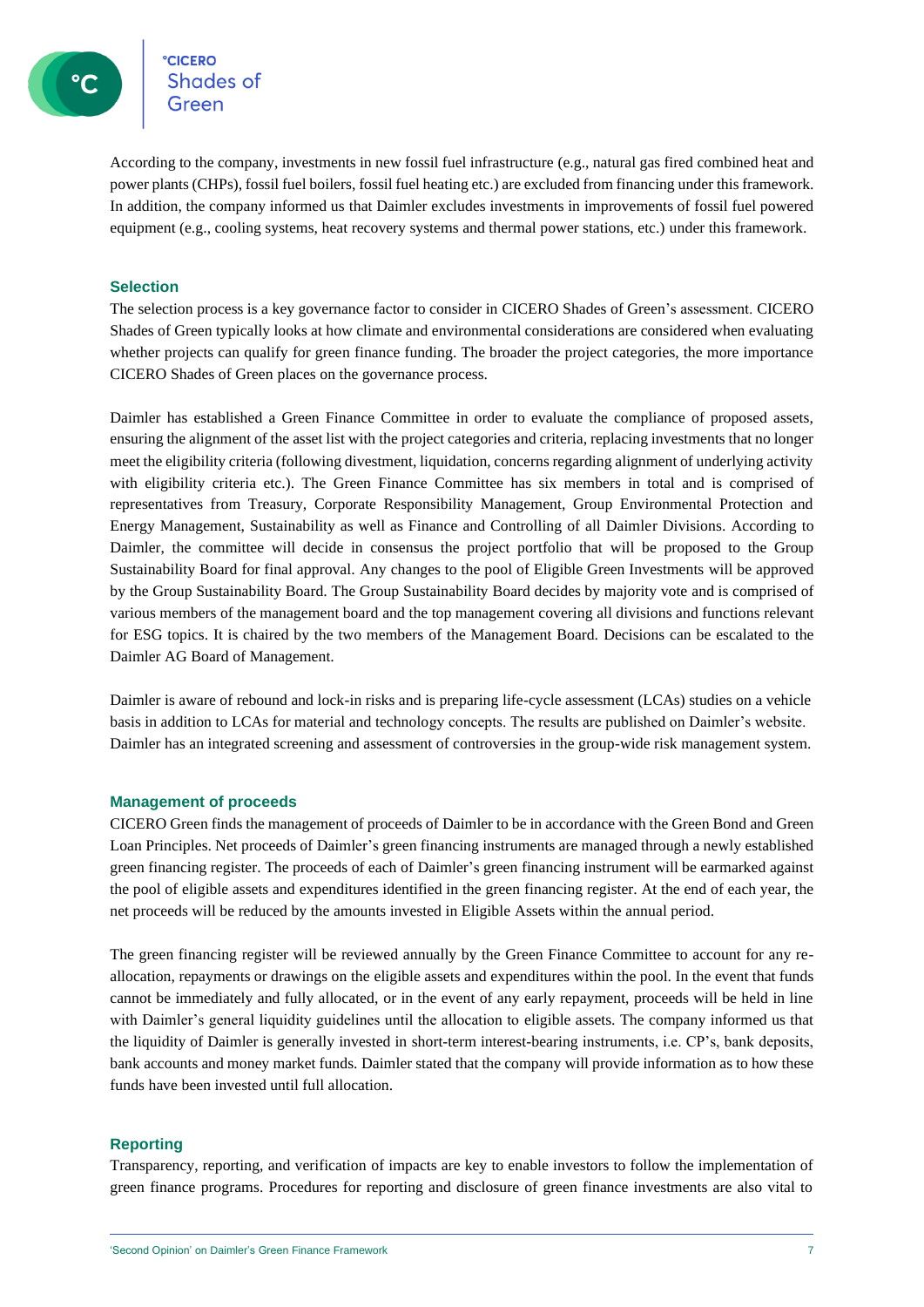build confidence that green finance is contributing towards a sustainable and climate-friendly future, both among investors and in society.

Daimler will publish a Green Finance Investor Report on an annual basis until full allocation of the proceeds and thereafter in case of any material change in the allocation. The Finance department of Daimler will coordinate the reporting and the input will be provided by the respective business divisions.

The allocation reporting, to the amount feasible, will consist of a description of the portfolio, the type of financing and respective amounts, the split of financing and refinancing as well as a list of eligible assets including amounts allocated and disbursed per category and geographical distribution.

The impact reporting, to the amount feasible and to the extent of which data is available, will be provided on an aggregated portfolio basis. In particular, Daimler will report in the clean transportation category the number of zero-emission vehicles (BEV, FCEV) sold and  $CO<sub>2</sub>$  emission saved in the use phase as well as in the energy efficiency category the annual  $CO<sub>2</sub>$  emissions saved (in tonnes). Daimler considers other impact indicates and has provided us with a list of indicative impact indicators for each of its project categories but has not yet taken a final decision on the choice of indicators.

Daimler's annual reporting will also be subject to external verification by an independent auditor verifying the internal tracking method and the allocation of funds. The external auditor's report will be published on Daimler's website. Daimler informed us that the company will not obtain an external review of its impact reporting.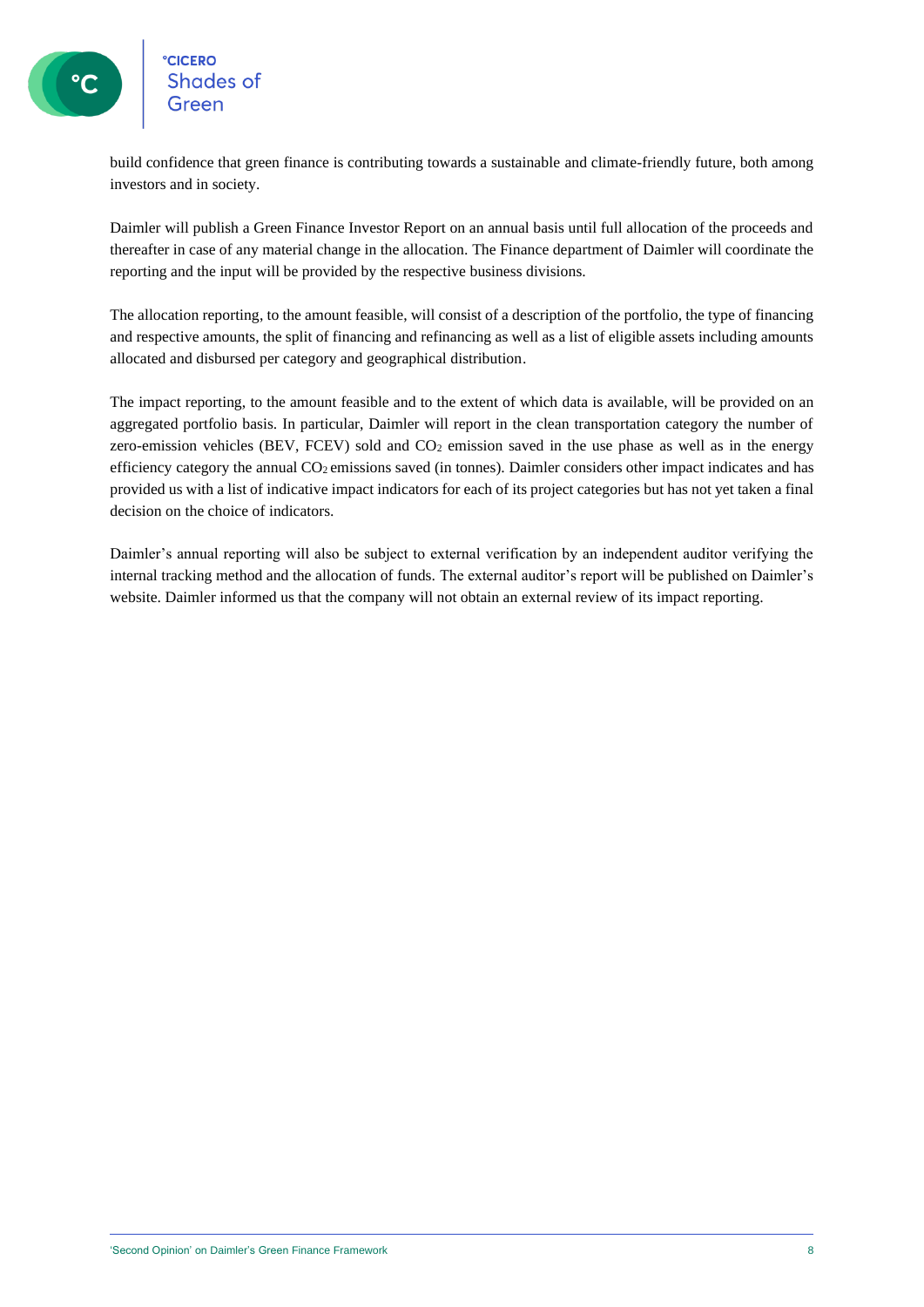

## **3 Assessment of Daimler's green finance framework and policies**

The framework and procedures for Daimler's green finance investments are assessed and their strengths and weaknesses are discussed in this section. The strengths of an investment framework with respect to environmental impact are areas where it clearly supports low-carbon projects; weaknesses are typically areas that are unclear or too general. Pitfalls are also raised in this section to note areas where Daimlers should be aware of potential macrolevel impacts of investment projects.

### **Overall shading**

Based on the project category shadings detailed below, and consideration of environmental ambitions and governance structure reflected in Daimler's green finance framework, we rate the framework **CICERO Dark Green.**

### **Eligible projects under the Daimler's green finance framework**

At the basic level, the selection of eligible project categories is the primary mechanism to ensure that projects deliver environmental benefits. Through selection of project categories with clear environmental benefits, green finance aims to provide investors with certainty that their investments deliver environmental returns as well as financial returns. The Green Bonds Principles (GBP) state that the "overall environmental profile" of a project should be assessed and that the selection process should be "well defined".

| Category | Eligible project types                                                                                                                                                                                                                                                                                                                   | <b>Green Shading and some concerns</b>                                                                                                                                                                                                                                                                                                                                                                                                                                                                                                   |
|----------|------------------------------------------------------------------------------------------------------------------------------------------------------------------------------------------------------------------------------------------------------------------------------------------------------------------------------------------|------------------------------------------------------------------------------------------------------------------------------------------------------------------------------------------------------------------------------------------------------------------------------------------------------------------------------------------------------------------------------------------------------------------------------------------------------------------------------------------------------------------------------------------|
| Clean    | Development and production of zero emission<br>Transportation vehicles such as Battery Electric Vehicles (BEV)<br>and Fuel-Cell Electric Vehicles<br>(FCEV)/hydrogen-powered vehicles as well as<br>development, production and recycling of<br>batteries/fuel cells and related infrastructure<br>throughout the value chain including; | <b>Dark Green</b><br>Electric vehicles and other zero emission<br>transport solutions incl. charging<br>infrastructure are part of a 2050 solution.<br>No fossil fuel based equipment is eligible<br>in this category.                                                                                                                                                                                                                                                                                                                   |
|          | Research & Development<br>Research & Development of:<br>electrified drivetrain systems<br>$\circ$<br>including sourcing, tooling and<br>testing concepts, products and<br>production processes<br>charging/supporting infrastructure<br>$\circ$                                                                                          | Only development and production of zero-<br>emission vehicles and related<br>infrastructure are eligible in this category<br>and conventional vehicles, biofuel<br>concepts or hybrid vehicles are excluded.<br>Production of zero-emission vehicles will<br>be $CO2$ neutral as of 2022. This as well as<br>the operation of buildings dedicated to<br>zero-emission vehicle R&D may include<br>the purchase of off-sets in the case where<br>electricity/heat is used from, e.g., company<br>owned natural gas fired combined heat and |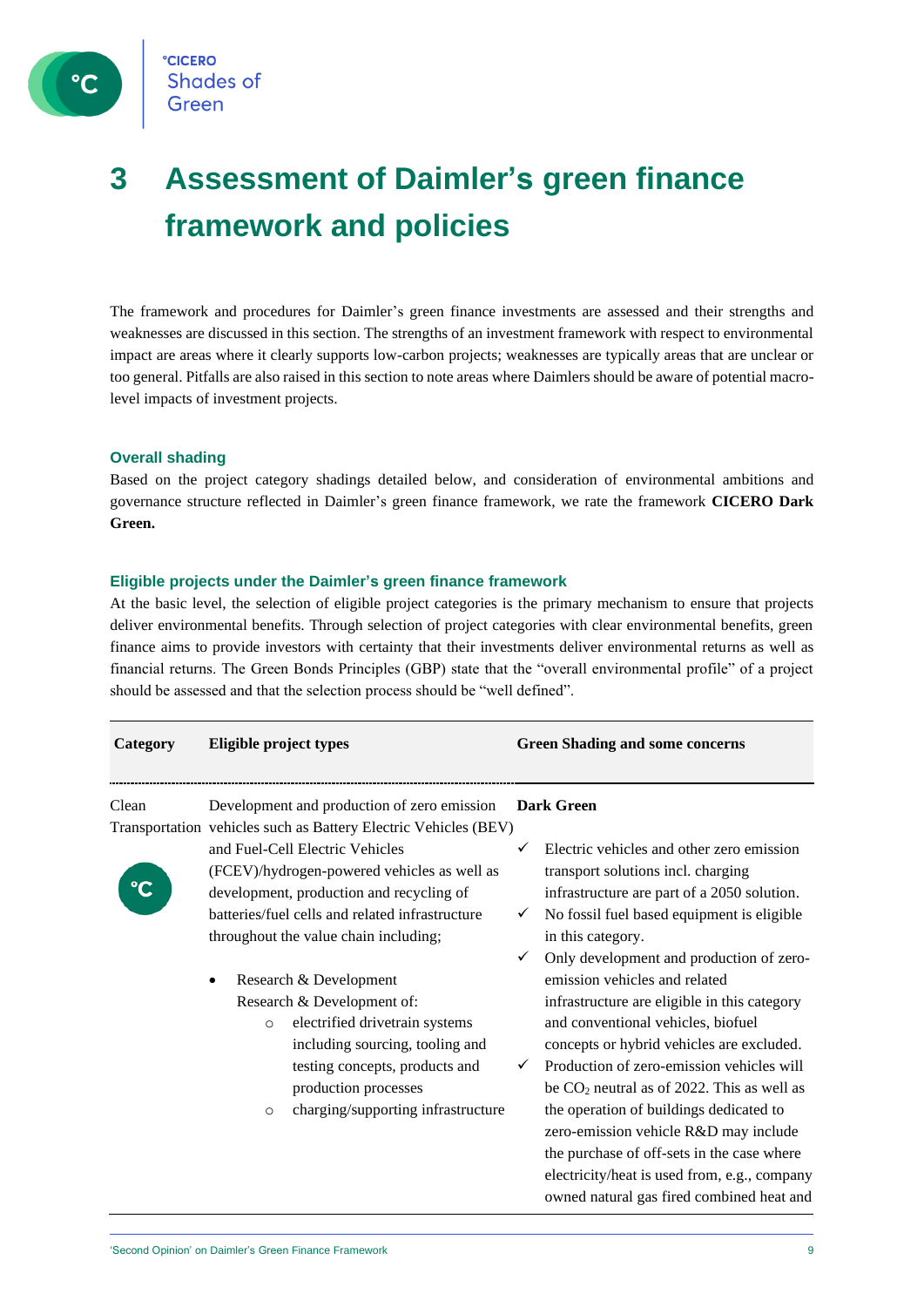Design for Environment (DfE) solutions including sourcing, tooling and testing concepts, products and production processes

- Manufacture of Zero Emission Vehicles and its drivetrains
	- o Upgrading and retrofitting of manufacturing facilities for the purpose of enabling and/or expanding the production of zero emission vehicles.
	- o Construction of new manufacturing facilities used for the production of zero emission vehicles, its drivetrains and/or the production and recycling of batteries/fuel cells.
- Charging/supporting infrastructure Development and installation of electric charging infrastructure such as charge@home, charge@Daimler, charge@public (e.g., charge@highway (High Power Charging (HPC)) and charge@fleet.

power (CHP) plants and other technical processes that cannot be reduced. Daimler sees the necessity, but also the technical possibility and the environmental relevance of hydrogen more for long-

- distance trucks and less for passenger cars.  $\checkmark$  If the production of hydrogen involves the use of natural gas, it contributes to the emission of greenhouse gasses. Daimler is aware that the majority of hydrogen is currently produced through fossil fuels, but also that hydrogen produced on a renewable basis is already available today. The production of batteries and sourcing of raw materials can have substantial climate and environmental impact. Daimler is aware of these risks and is aiming to procure  $CO<sub>2</sub>$  neutrally produced battery cells from suppliers (in the beginning batteries for the EQ series will be produced with renewable energy) and monitor supply chain impacts through strategic partnerships.
- This category can include new factory buildings and conversion of factory buildings. Daimler has no additional targets regarding these buildings and no climate neutrality requirement for construction, but will ensure climate neutrality by 2022 in the operation phase and has a thorough climate resilience approach.

| Energy<br>efficiency | Energy and resource efficiency <sup>2</sup>                                                                                                                                          | <b>Light to Medium Green</b>                                                                                                                                                                                                                                                       |
|----------------------|--------------------------------------------------------------------------------------------------------------------------------------------------------------------------------------|------------------------------------------------------------------------------------------------------------------------------------------------------------------------------------------------------------------------------------------------------------------------------------|
|                      | Reduction of energy from non-fossil sources and $\checkmark$<br>reduction of other resources incl. water, used per<br>unit of output compared to the pre-investment<br>situation in: | This category includes investments in<br>efficiency improvement of equipment in<br>Daimler's production processes for<br>conventional combustion engine vehicles.<br>Daimler is aware of the lock-in risks and<br>rebound effects and is striving for $CO2$<br>neutral production. |

<sup>2</sup> Production at Daimler plants in Europe will be CO2 neutral as of 2022 when 100% of purchased electricity will come from renewable sources. Until then, purchased electricity will not be entirely from renewable sources. Therefore, this criteria does not include purchased electricity.

The level of energy and resource efficiency gains achieved varies between different processes and facilities. The expected or (when possible) actual efficiency gains achieved will be reported upon and described in the Green Finance Investor Report.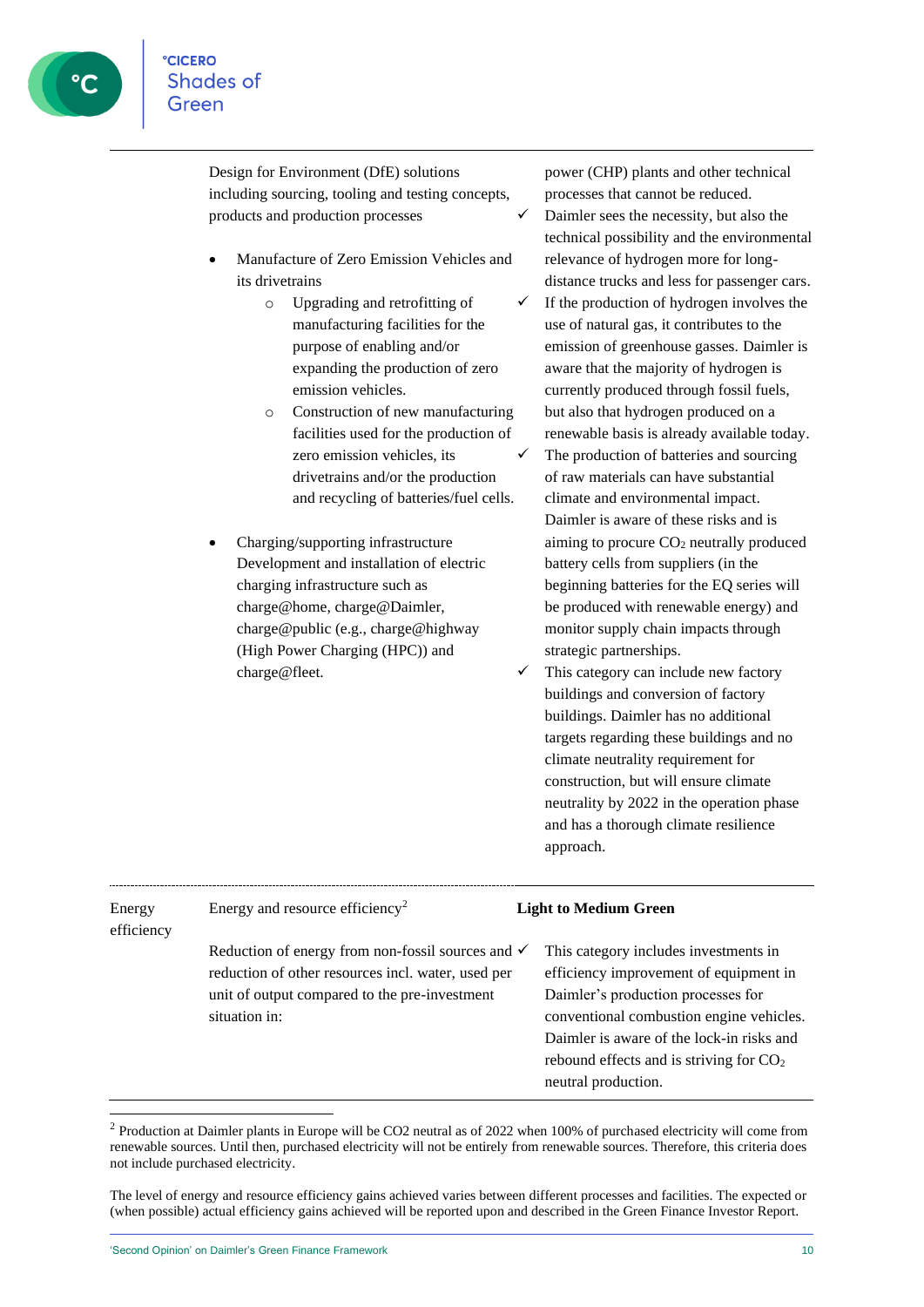| <b>°CICERO</b><br><b>Shades of</b><br>Green |                                                                                                                                                                                                               |                                                                                                                                                                                                                                                                                                                                                                                                                                                                                                                                                                                                                                                                                                                                                                                                     |  |
|---------------------------------------------|---------------------------------------------------------------------------------------------------------------------------------------------------------------------------------------------------------------|-----------------------------------------------------------------------------------------------------------------------------------------------------------------------------------------------------------------------------------------------------------------------------------------------------------------------------------------------------------------------------------------------------------------------------------------------------------------------------------------------------------------------------------------------------------------------------------------------------------------------------------------------------------------------------------------------------------------------------------------------------------------------------------------------------|--|
| С<br>$\mathbf{C}$                           | production processes, e.g., welding, as well $\checkmark$<br>as in lighting, ventilation, heating/cooling<br>and building insulation<br>digitalization in production processes.                               | The company informed us that Daimler<br>excludes efficiency improvements of fossil<br>fuel powered equipment (e.g., cooling<br>systems, heat recovery systems and<br>thermal power stations, CHPs, motors<br>etc.).<br>No quantified energy efficiency or other<br>✓<br>improvement thresholds are defined to<br>qualify under the framework as gains vary<br>between different processes and facilities.<br>This category can also finance investment<br>✓<br>in improvement measures other than<br>energy or water.                                                                                                                                                                                                                                                                               |  |
| Pollution<br>prevention and                 | Waste management<br>Prevention and reduction of waste as well as                                                                                                                                              | <b>Medium Green</b>                                                                                                                                                                                                                                                                                                                                                                                                                                                                                                                                                                                                                                                                                                                                                                                 |  |
| control                                     | to increase the re-use and recovery of<br>materials.<br>Emission reduction<br>Prevention or reduction of greenhouse gas<br>emissions, harmful substances and other<br>pollutants into the air, soil or water. | This category includes investments in<br>✓<br>pollution prevention and control that can<br>be related to fossil fuel equipment in<br>Daimler's production processes for<br>conventional vehicle production. No<br>quantified thresholds are defined to qualify<br>under the framework.<br>Examples include paint process<br>✓<br>improvement (VOC emissions reductions,<br>exhaust air treatments), plastic waste<br>reduction measures and other circular<br>economy concepts.<br>Daimler states that emission reduction<br>✓<br>projects are only eligible if they feature<br>high likelihood of positive, long-term<br>effects.<br>Waste-to-energy projects are excluded in<br>$\checkmark$<br>this category.<br>Some projects implemented in this<br>✓<br>category might not exceed regulation. |  |
| Renewable<br>Energy                         | Production of electricity and heat from<br>renewable sources                                                                                                                                                  | <b>Dark Green</b>                                                                                                                                                                                                                                                                                                                                                                                                                                                                                                                                                                                                                                                                                                                                                                                   |  |
|                                             | Installation and upgrading of renewable energy<br>capacity from solar PV, wind or other non-fossil<br>sources, e.g., solarthermal or geothermal.<br>Nuclear sources are excluded.                             | Solar and wind is key to a low-carbon<br>$\checkmark$<br>transition.<br>Land-use issues may arise from building<br>✓<br>large scale plants and negative impacts on<br>biodiversity might arise.                                                                                                                                                                                                                                                                                                                                                                                                                                                                                                                                                                                                     |  |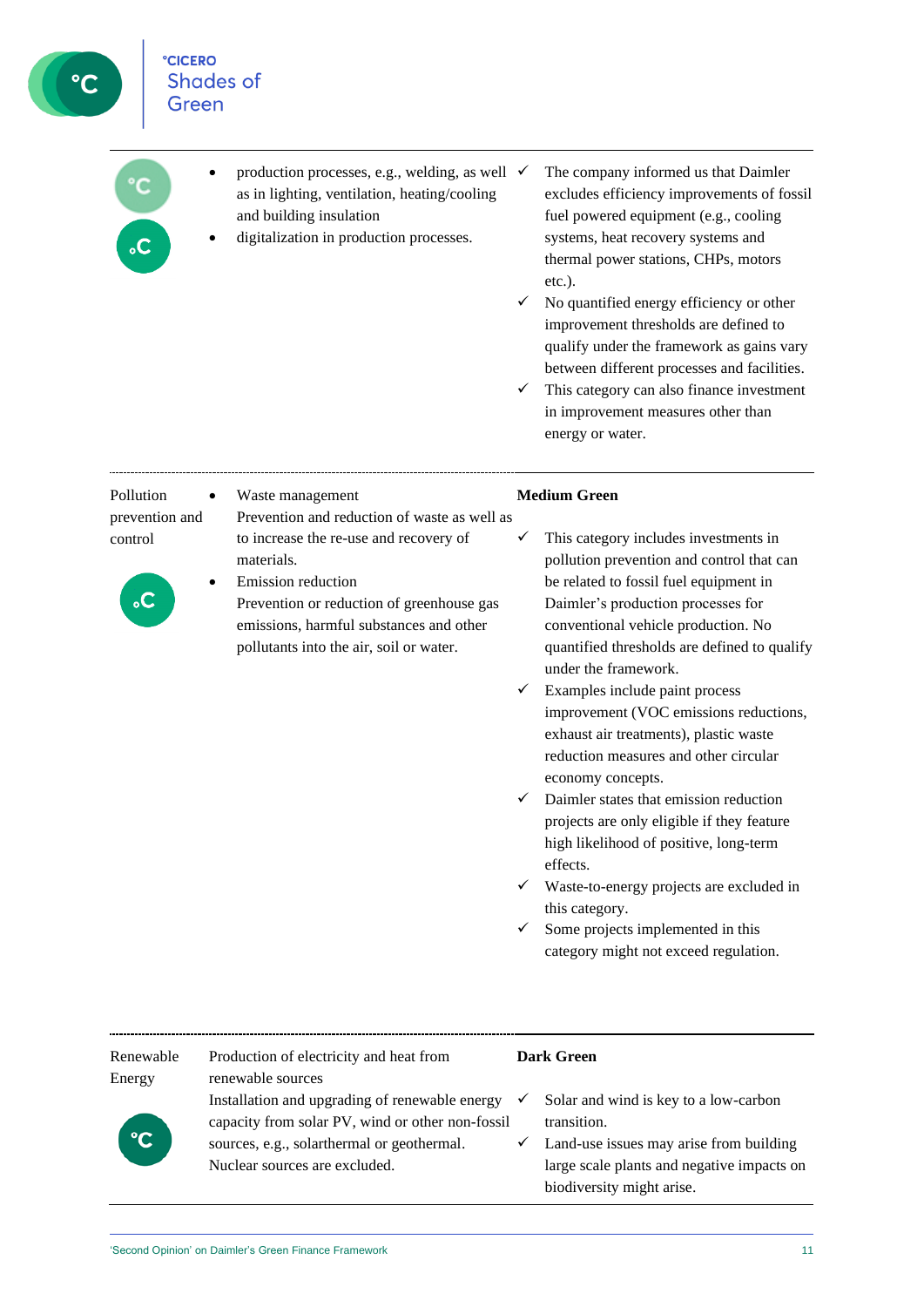

- $\checkmark$  Potential concerns regarding supply-chain emissions of energy generation technology (e.g., solar panels).
- Consider potential emissions and climate resilience for geothermal projects. No emissions threshold for eligibility is defined.
- <span id="page-11-0"></span>This category could also include bioenergy and waste-to-energy from foodwaste or scrap-wood pellets. Be aware of environmental/sustainability impact of sourcing raw materials for these types of energy.

Table 1. Eligible project categories

### **Background**

Global transport emissions grew by only 0.6% in 2018 (compared to 1.6% annually over the past decade), as efficiency improvements, electrification helped limit the growth in energy demand. To meet the 2°C target goals, however, direct transport emissions must peak around 2020 and then fall by more than 10% by 2030.<sup>3</sup> The largest amount of carbon savings come from switching from inefficient modes of transport (e.g., private cars) to mass transit.<sup>4</sup>

<span id="page-11-1"></span>In the EU, road transport contributes approximately 21% of total EU emissions of  $CO<sub>2</sub>$  with cars and light commercial vehicles being responsible for the majority of road transport emissions (15% of total EU emissions) 5 . One goal of the EU commission is to increase the share of zero-emission vehicles in the fleet. According to the European Federation for Transport and Environment<sup>6</sup>, 1.3 million electric vehicles were sold in Europe by the end of 2019, which is estimated to increase to 44 million in 2030. The current limit for average emissions of vehicles sold in the EU is set at 130 grams of  $CO_2$  emitted per kilometer.<sup>7</sup> In addition, the EU allows for manufacturerspecific emission limits depending on average mass of produced cars. E.g., Daimler's cars reached an average of  $137gCO2/km$  in EU 28 + Norway and Iceland and, thus, Daimler's EU specific target value of  $140g CO<sub>2</sub>/km$  was reached. The EU limit will be reduced to 95  $gCO<sub>2</sub>/km$  by the year 2021, which corresponds to a manufacturerspecific emissions limit of 107 gCO<sub>2</sub>/km for Daimler. In addition, the EU allows for so-called "super credits" to reward low-emission vehicle production by, e.g., counting one electric vehicle as 1.67 vehicles in the average fleet emissions in 2021. If the average  $CO<sub>2</sub>$  emissions of a manufacturer's fleet exceed its target in a given year, the manufacturer has to pay an excess emissions premium for each car registered. Since 2019, the penalty is EUR 95 for each g/km of target exceedance. In addition, the EU has set a 37.5% (passenger cars) and 31% (vans) reduction target for 2030 compared to 2021 absolute fleet emission levels.<sup>8</sup>

<sup>3</sup> <http://www.iea.org/tcep/transport/>

<sup>&</sup>lt;sup>4</sup> [https://www.ipcc.ch/pdf/assessment-report/ar5/wg3/ipcc\\_wg3\\_ar5\\_chapter8.pdf](https://www.ipcc.ch/pdf/assessment-report/ar5/wg3/ipcc_wg3_ar5_chapter8.pdf)

<sup>5</sup> [https://ec.europa.eu/clima/policies/transport/vehicles\\_en](https://ec.europa.eu/clima/policies/transport/vehicles_en)

<sup>6</sup>[https://www.transportenvironment.org/sites/te/files/T%26E%E2%80%99s%20EV%20life%20cycle%20analysi](https://www.transportenvironment.org/sites/te/files/T%26E%E2%80%99s%20EV%20life%20cycle%20analysis%20LCA.pdf) [s%20LCA.pdf](https://www.transportenvironment.org/sites/te/files/T%26E%E2%80%99s%20EV%20life%20cycle%20analysis%20LCA.pdf)

<sup>7</sup> [https://ec.europa.eu/clima/policies/transport/vehicles/cars\\_en](https://ec.europa.eu/clima/policies/transport/vehicles/cars_en)

<sup>8</sup> [https://ec.europa.eu/clima/policies/transport/vehicles/regulation\\_en](https://ec.europa.eu/clima/policies/transport/vehicles/regulation_en)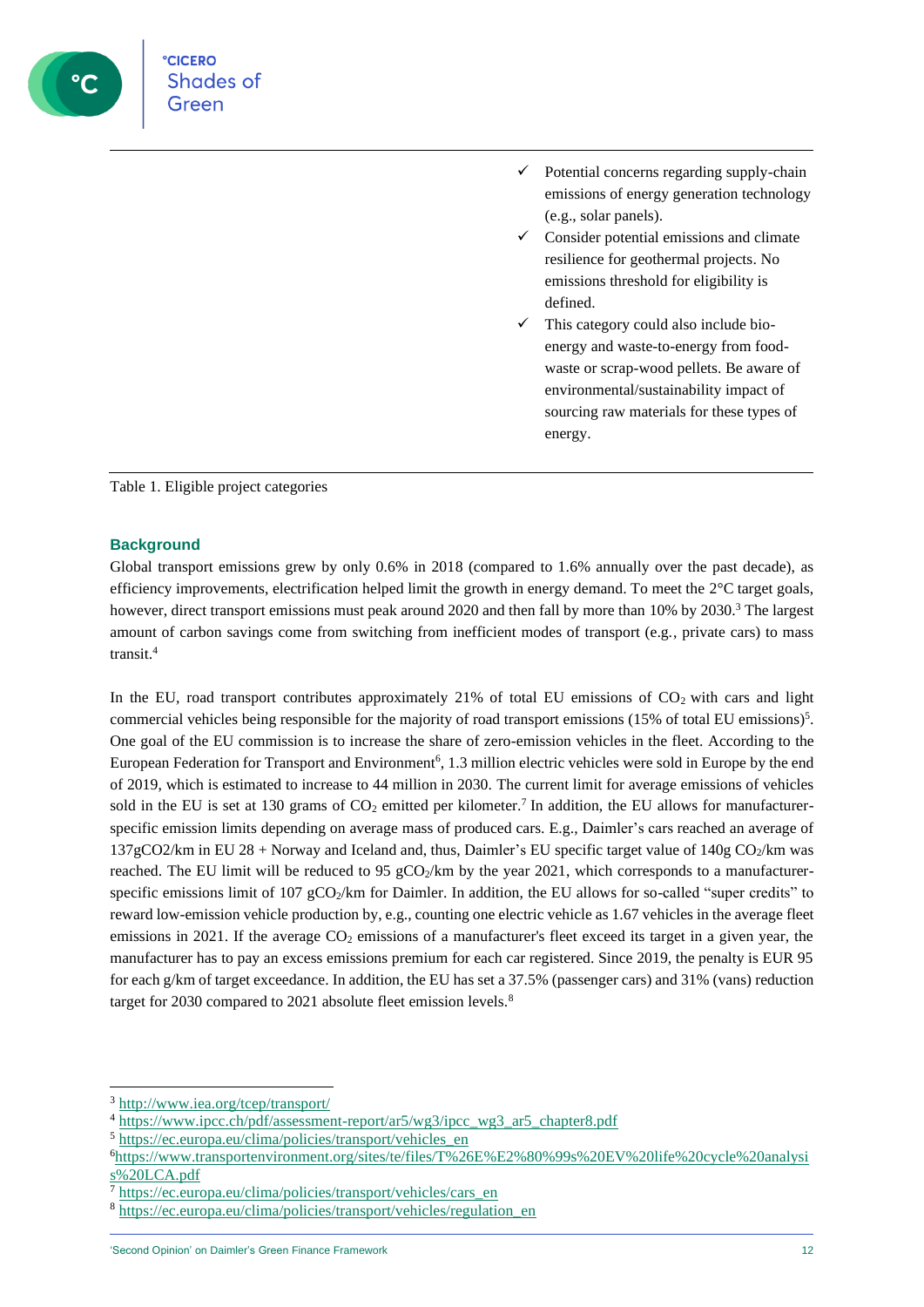In 2019, 3% of new passenger cars in the EU were electric compared to 1.8% of newly registered vehicles in Germany.<sup>9,10</sup> Demand for new electric cars in the EU increased by 66.2% and by 75.5% in Germany compared to 2018. For the US in 2018, 1.2% all cars sold were electric which represents an increase of 63.3%.<sup>11</sup> In 2019, in terms of absolute electric vehicles sold globally, the American company Tesla sold most, followed by the Chinese companies BYD, BAIC, SAIC and German companies BMW and Volkswagen. <sup>12</sup> BMW's electric share of all of its passenger cars delivered globally, therefore, amounted to approximately  $5.1\%^{13}$  and Volkswagen's share was 1.3%<sup>14</sup> . Daimler's electric vehicle share in 2019 amounted to 0.9% in 2019.

For projects aimed at like-for-like replacement of transport infrastructure, the improvements in environmental performance depend on the fuel type and efficiency. In order to assess the environmental impacts of the electric cars the emission factor for the electricity grid should be considered. While electric modes of transportation are preferable both when it comes to reducing carbon emissions and local pollution to those that directly use fossil fuels, we should nevertheless be aware of the indirect GHG emissions stemming from the production and use of cars and strive to keep increasing their efficiency.<sup>15</sup>

<span id="page-12-0"></span>However[,](#page-11-0) according to the European Federation for Transport and Environment <sup>6</sup>, electric cars outperform diesel and gasoline cars in all scenarios in the EU in a life-cycle perspective. According to this briefing, a medium-sized car purchased in 2020 and operated in Germany has approximately 43% of its life-cycle emissions associated with the production and 57% with its use-phase due to the electricity grid emissions in Germany. According to Daimler, the production of the electric passenger car EQC has 51% of its overall life-cycle emissions (assuming an EU average electricity grid mix in the production and operation phase) associated with its production, mainly due to the production of batteries (approximately half of total production emissions). With a tool launched together with the briefing<sup>16</sup>, the European Federation for Transport and Environment concludes that in a life-cycle perspective, this electric car is approximately 56% better than an average petrol car and 54% better than an average diesel car. The outlines a best and a worst case scenario: *"In the worst case scenario, an electric car with a battery produced in China and driven in Poland still emits 22% less CO2 than diesel and 28% less than petrol. And in the best case scenario, an electric car with a battery produced in Sweden and driven in Sweden can emit 80% less CO2 than diesel and 81% less than petrol.*"<sup>[16](#page-12-0)</sup> In addition, they estimate that electric cars will reduce vehicles' CO<sub>2</sub> emissions four-fold by 2030 due to the shift of the European grid toward renewable energy.

In regions where the electricity grid is highly based on low carbon sources such as in the Nordic countries and/or have in place ambitious policies to make the grid greener (such as in the EU), electric cars clearly represent environmental benefits compared to fossil fuel cars in the longer term. The charging infrastructure for electric cars needs to be developed in parallel to greening the grid.

<sup>9</sup> [https://www.kba.de/DE/Statistik/Fahrzeuge/Neuzulassungen/n\\_jahresbilanz.html?nn=644522](https://www.kba.de/DE/Statistik/Fahrzeuge/Neuzulassungen/n_jahresbilanz.html?nn=644522)

<sup>10</sup> [https://www.acea.be/press-releases/article/fuel-types-of-new-cars-petrol-11.9-diesel-3.7-electric-81.3-in](https://www.acea.be/press-releases/article/fuel-types-of-new-cars-petrol-11.9-diesel-3.7-electric-81.3-in-fourth-quart)[fourth-quart](https://www.acea.be/press-releases/article/fuel-types-of-new-cars-petrol-11.9-diesel-3.7-electric-81.3-in-fourth-quart)

<sup>11</sup> <https://evadoption.com/ev-market-share/ev-market-share-state/>

<sup>12</sup> [https://de.statista.com/statistik/daten/studie/561568/umfrage/die-groessten-hersteller-von-elektroautos-nach](https://de.statista.com/statistik/daten/studie/561568/umfrage/die-groessten-hersteller-von-elektroautos-nach-absatz/)[absatz/](https://de.statista.com/statistik/daten/studie/561568/umfrage/die-groessten-hersteller-von-elektroautos-nach-absatz/)

<sup>&</sup>lt;sup>13</sup> [https://www.press.bmwgroup.com/global/article/detail/T0306824EN/bmw-group-annual-report-](https://www.press.bmwgroup.com/global/article/detail/T0306824EN/bmw-group-annual-report-2019?language=en)[2019?language=en](https://www.press.bmwgroup.com/global/article/detail/T0306824EN/bmw-group-annual-report-2019?language=en)

<sup>14</sup> [https://www.volkswagen-newsroom.com/en/press-releases/volkswagen-passenger-cars-brings-2019-to-a](https://www.volkswagen-newsroom.com/en/press-releases/volkswagen-passenger-cars-brings-2019-to-a-successful-close-5720)[successful-close-5720](https://www.volkswagen-newsroom.com/en/press-releases/volkswagen-passenger-cars-brings-2019-to-a-successful-close-5720)

<sup>15</sup> <https://www.sciencedirect.com/science/article/pii/S030626192030533X>

<sup>16</sup> <https://www.transportenvironment.org/what-we-do/electric-cars/how-clean-are-electric-cars>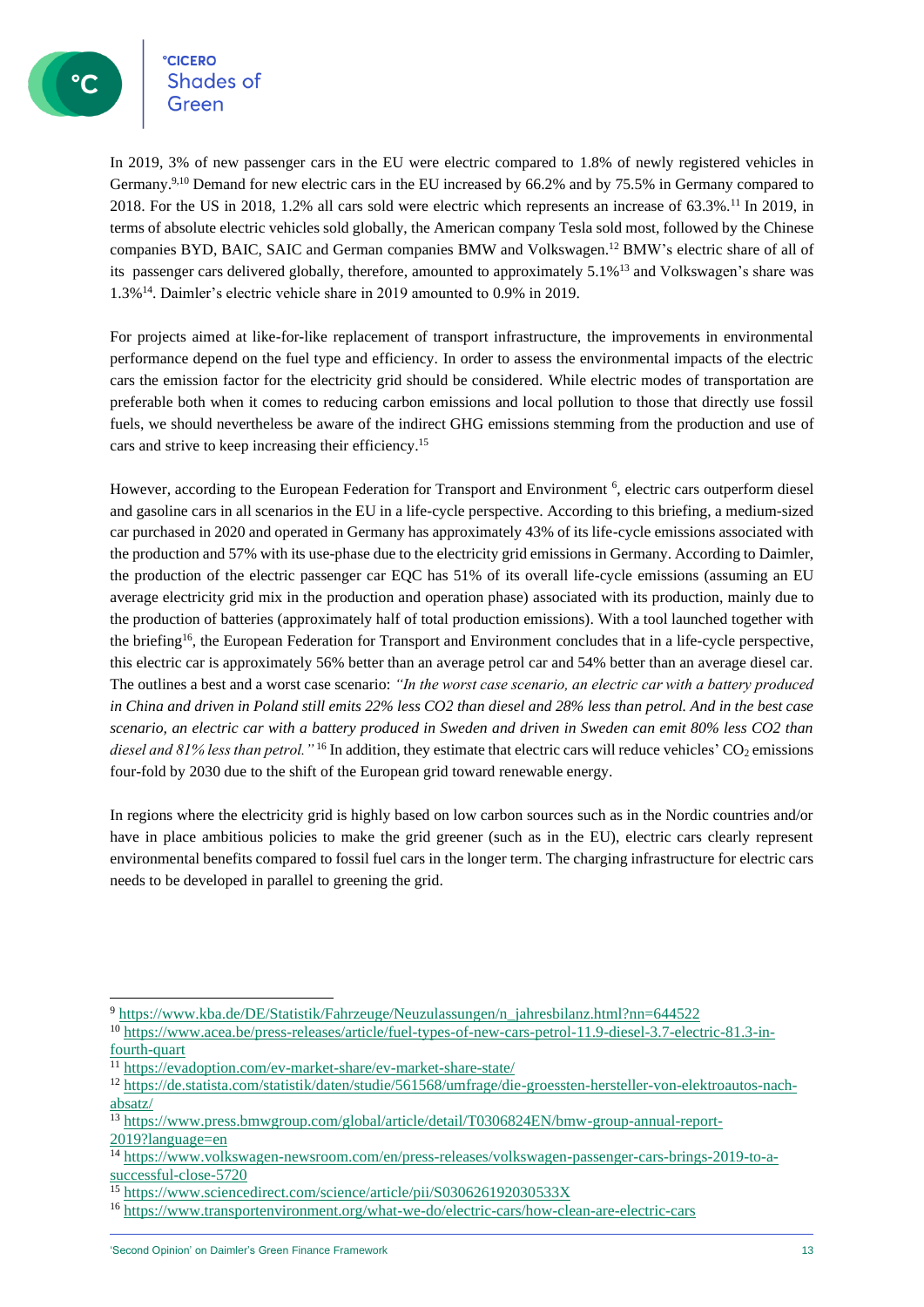### **Governance Assessment**

Four aspects are studied when assessing the Daimler's governance procedures: 1) the policies and goals of relevance to the green finance framework; 2) the selection process used to identify eligible projects under the framework; 3) the management of proceeds; and 4) the reporting on the projects to investors. Based on these aspects, an overall grading is given on governance strength falling into one of three classes: Fair, Good or Excellent. Please note this is not a substitute for a full evaluation of the governance of the issuing institution, and does not cover, e.g., corruption.

Daimler has an emission-free mobility vision and a multitude of different intermediate emission targets for own emissions and Scope 3 emissions from produced vehicles in place. Daimler also has environmentally relevant supply chain policies, recycling policies and energy efficiency policies in place and is part of several initiatives related to emissions-free land transport. Daimler was one of the "data preparers" for the TCFD in 2017 and has performed scenario analysis when developing its Science-Based Targets.

For its selection process, Daimler has established a Green Finance Committee that is responsible to propose eligible projects unanimously to the Group Sustainability Board which ultimately approves projects by simple majority vote. Therefore, environmental experts do not have a veto right in the ultimate decision making. This decision can be escalated to the Daimler AG Board of Management. The selection process considers life-cycle assessment studies, lock-in and rebound effects.

Daimler will report annually on allocation of proceeds as well as on impacts of its investments. Daimler confirmed that reporting will largely be on portfolio basis. It remains unclear to which extent the reporting will contain project

level information. The reporting will also contain information on how unallocated proceeds have been invested. Daimler has put forward a full list of indicative impact metrics, but will not obtain an external review of its impact reporting.

The overall assessment of Daimler's governance structure and processes gives it a rating of **Excellent**.



### **Strengths**

<span id="page-13-0"></span>It is a strength that Daimler focuses strongly on zero-emission vehicles within the clean transportation category and also includes development of the corresponding charging infrastructure. This is supported by recent studies, e.g., by Cox *et al.* (2020)<sup>17</sup>, confirming that "electrification of passenger vehicle powertrains is an effective way of reducing greenhouse gas emissions without incurring significant cost penalties; to the contrary, it may even provide minor cost benefits in the future." While this of course depends on the de-facto electricity mix in the grid, Cox *et al*. conclude that electric drivetrains provide climate benefits in a life-cycle perspective for grids with up to 500 gCO2/kWh. The European Federation for Transport and Environment estimates that the average EU electric car emits almost 3 times less  $CO<sub>2</sub>$  than equivalent petrol or diesel cars and that electric cars provide a better  $CO<sub>2</sub>$ footprint in all scenarios in Europe. [16](#page-12-0) For long-range requirements, Cox *et al.* confirmed that hydrogen obtained from electrolysis outperforms combustion engine vehicles if the electricity used for the electrolysis emits less than 200 gCO2/kWh.

<sup>17</sup> Cox, B., Beltran A.M., van Vuuren, D.P. and Mutel, C.L. (2020). 'Life cycle environmental and cost comparison of current and future passenger cars under different energy scenarios'. *Applied Energy*, 269. Available at:<https://www.sciencedirect.com/science/article/pii/S030626192030533X>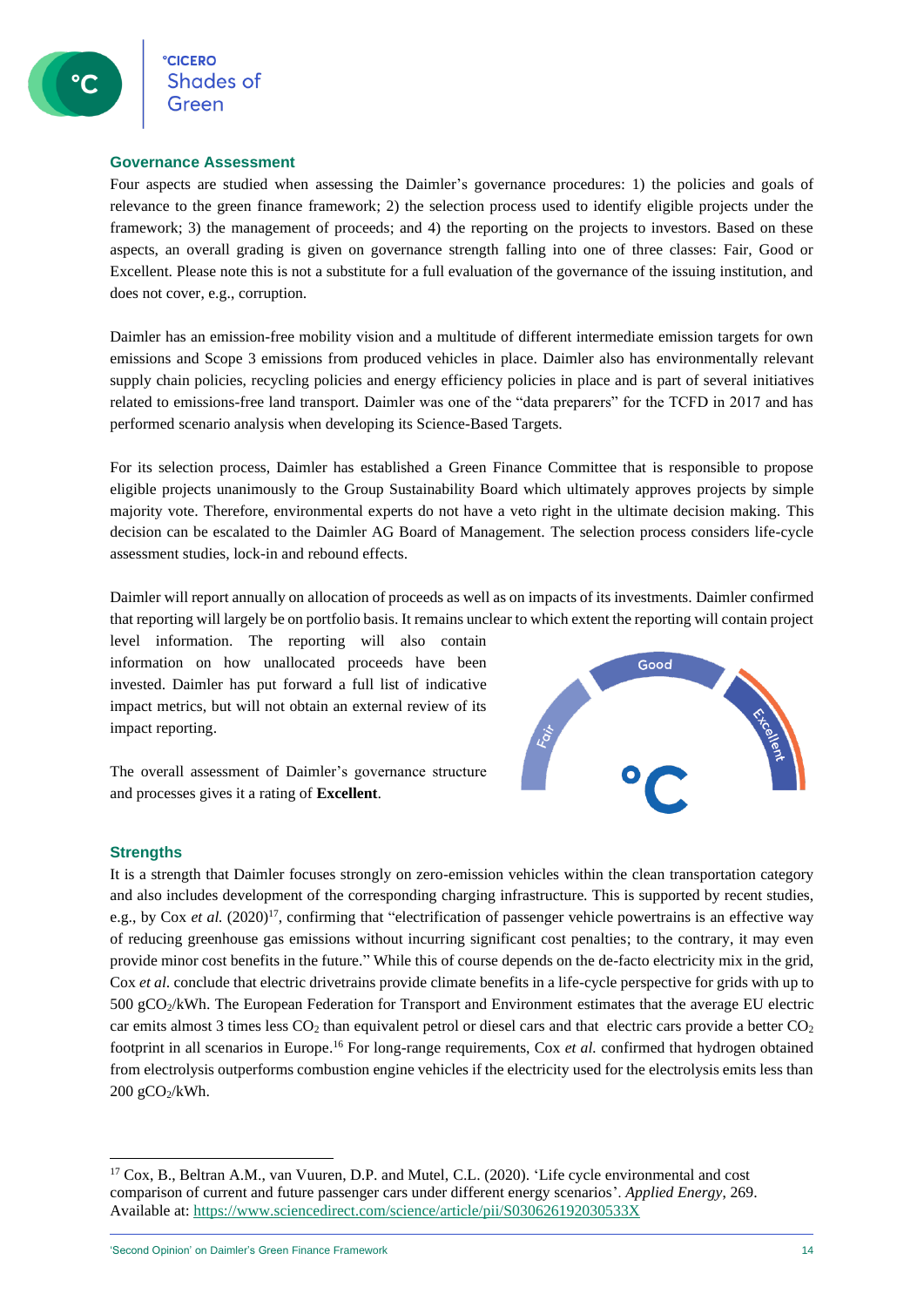Daimler is aware of these challenges and is working toward providing green hydrogen. This strength is corroborated by Daimler's collaboration within the joint venture H2 MOBILITY, a joint venture formed by the industry partners Daimler, Air Liquide, Linde, Shell, OMV and TOTAL in order to expand the German hydrogen network, that also operates a H2 filling station that supplies green hydrogen. Daimler also announced recently that it will establish a joint initiative with the Volvo Group to develop, produce and commercialize fuel cell systems for heavy-duty vehicle applications and other use cases. Daimler will consolidate all its current fuel cell activities in the joint venture.

It is a strength that Daimler is establishing partnerships regarding battery manufacturing including monitoring of the impact of the material supply chains incl. rare earth materials and is aiming at procuring battery cells that are produced with renewable energy. Approximately 70% of batteries life-cycle emissions result from the material supply chains<sup>[17](#page-13-0)</sup>. Daimler informed us that approximately half of the production emissions of its model EOC result from the battery. CICERO Shades of Green encourages Daimler to strengthen its focus on supply chain impacts and efforts on renewable energy consumption in the battery production.

It is a strength that Daimler has actively contributed to TCFD development as a "data provider" and that Daimler has an integrated climate risk approach as well as that the company has performed climate scenario analysis. In addition, it is encouraging that Daimler has developed a range of short-, medium- and long-term targets for the company and its various business units.

### **Weaknesses**

Investments in new fossil fuel infrastructure as well as in improvements of existing fossil fuel equipment are excluded according to Daimler. However, investments in efficiency improvements are included in the categories energy efficiency and pollution prevention and control without additional requirements and without necessarily going beyond regulation or best available technology. As there is no additional link to scaling down combustion engine production there is a risk of lock-in and rebound. In addition, it constitutes a weakness of these two categories that investments in improved production of conventional combustion technology is eligible. This could lead to significant rebound effects through increased production, e.g., with efficient production of more heavyduty diesel trucks which are not necessarily part of a 2050 solution.

### **Pitfalls**

Daimler's strategy is based on "electric first", but the company will also continue investing in modern combustion engines and hybrid technologies. This bears a significant risk of lock-in as investments into combustion engine improvements, e.g., in the energy efficiency category or the pollution prevention and control category. The company is aware of this risk.

It should be noted that for personal vehicle solutions smaller cars with a longer lifetime provide larger climate benefits. Cox et al. concluded that "vehicles with smaller batteries and longer lifetime distance travelled have the best relative performance".<sup>[17](#page-13-0)</sup> In 2019, Daimler's first electric Mercedes-Benz car of the EQ model series<sup>18</sup> was launched, which is an SUV with a total power of 408HP, a consumption of 222 Wh/km, a weight of 2420kg and a battery size of 80kWh.<sup>19</sup> While Daimler aims at adding electric alternatives for all its model series, CICERO Shades of Green encourages the issuer to consider its overall climate impact through vehicle weight, battery size, power and energy consumption. Since 2009, Daimler has been offering light electric cars – most recently the smart EQ fortwo<sup>20</sup>.

<sup>18</sup> <https://www.daimler.com/nachhaltigkeit/klima/elektro-offensive.html>

<sup>19</sup> <https://www.daimler.com/produkte/pkw/mercedes-benz/mercedes-unter-den-elektrofahrzeugen.html>

<sup>20</sup> <https://www.daimler.com/produkte/pkw/smart/smart-e-mobilitaet.html>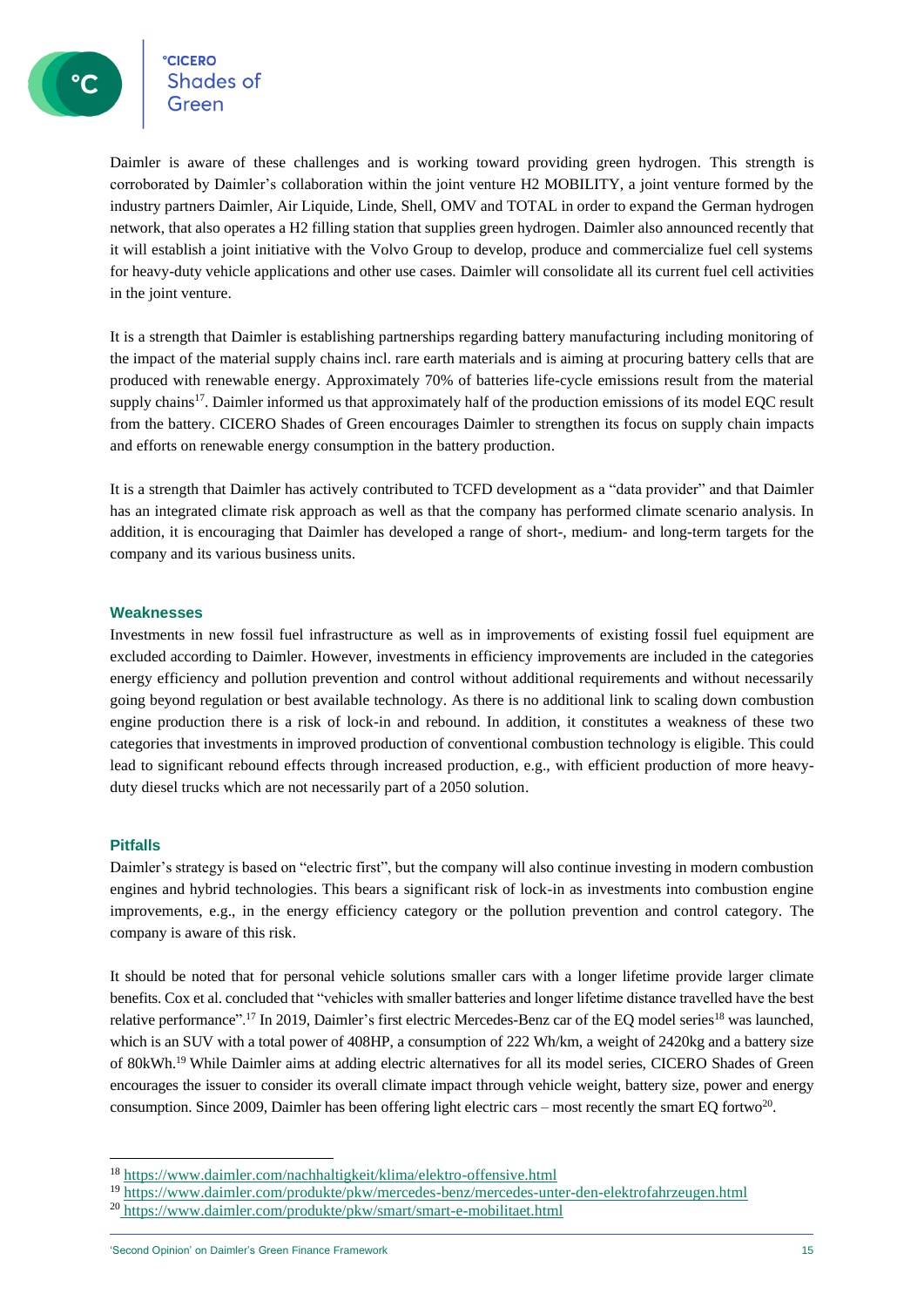It is a strength that Daimler aims at ramping up its zero-emission vehicle production and that the company will allocate at least 50% of the investments to this purpose. However, for emission-free passenger vehicles, Daimler will obtain "super-credits" from the EU leading to less need to reduce emissions for its conventional combustion engine passenger vehicles fleet in the short- and medium term. In addition, since the EU has set a 37.5% reduction target for passenger vehicles by 2030 compared to car manufacturers' absolute fleet emissions in 2021, Daimler might not necessarily aim at overachieving the EU limit for 2021. Daimler is aware of this and is working toward its vision of emission-free mobility in general.

CICERO Shades of Green recognizes individual modes of zero-emission transportation as Dark Green and part of a 2050 solution. However, the largest amount of carbon savings come from switching from inefficient modes of transport (e.g., private cars) to mass transit.[4](#page-11-1) Daimler has a business unit for buses which has the ambition to decarbonizing public transport solutions by 2039 in North America, Japan and Europe. CICERO Shades of Green encourages Daimler to consider mass transport solutions as a primary solution and individual modes of transport as secondary.

Regarding transportation of goods, shipments by electric trains are the eco-friendliest alternative available in the market and have a much lower impact than road transportation. This is also the case for transportation of goods via conventional diesel trains. While CICERO Shades of Green recognizes that Daimler has little influence on final deployment of its heavy-duty trucks, it constitutes a pitfall that Daimler invests in more efficient production of heavy-duty trucks without considering the final deployment of the trucks and potential greener alternatives such as rail transportation.

It is a pitfall that some of Daimler's targets and goals are ambitious while they do not always cover the whole company. E.g., the target of 50% absolute emission reductions only covers the Mercedes-Benz Cars & Vans division. In addition, there are no intermediate targets for Daimler's trucks and buses.

Regarding reporting, it constitutes a pitfall that Daimler generally aims to report on portfolio basis, e.g., due to confidentiality and competitiveness considerations, while not mentioning specific thresholds in the eligibility criteria in the energy efficiency and pollution prevention and control category. CICERO Shades of Green encourages Daimler to report on a project level where possible and to obtain an external review on Daimler's achievements. Such a review could alleviate some of the concerns while keeping Daimler's information confidential.

It is a pitfall that substantial increase in electric vehicle production could lead to increased pressure on rare earth material sourcing and other environmental impacts that might occur especially in regions with environmental regulation that is less strict than in the EU. Daimler is aware of this challenge and is taking active measures to address these issues. CICERO Shades of Green encourages Daimler to transparently report on key issues Daimler encounters in order to support a global approach toward avoidance of negative environmental and social impacts of material sourcing.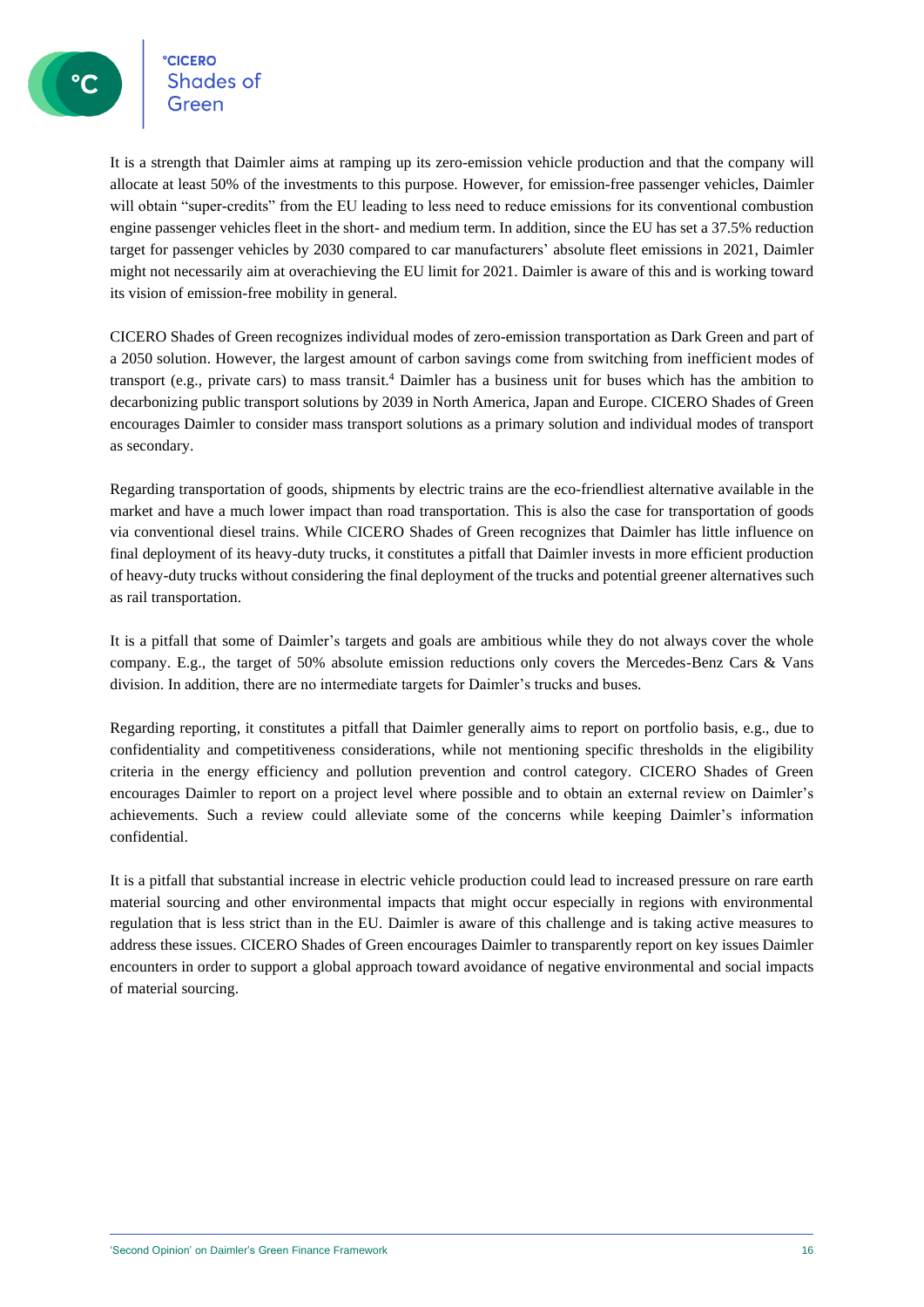

 $\bullet$ 

# **Appendix 1:** Referenced Documents List

| <b>Number</b> | <b>Document Document Name</b>                                                                                                                       | <b>Description</b>                                                                                                                 |
|---------------|-----------------------------------------------------------------------------------------------------------------------------------------------------|------------------------------------------------------------------------------------------------------------------------------------|
| 1             | Daimler's Green Finance Framework, June 2020                                                                                                        |                                                                                                                                    |
| 2             | Daimler's Sustainability Report 2018 & 2019 Daimler's Sustainability Report                                                                         |                                                                                                                                    |
| 3             | Daimler's Scope 3 emissions estimation,<br>https://www.daimler.com/dokumente/nachhaltig together with ETH Zurich<br>keit/sonstiges/2018-scope-3.pdf | Document estimating Daimler's Scope 3 emissions                                                                                    |
| 4             | Supplier Sustainability Standards.                                                                                                                  | Daimler's standards for supplier's sustainability                                                                                  |
| 5             | Daimler Geschäftsbericht 2019                                                                                                                       | Daimler's annual report 2019                                                                                                       |
| 6             | Non-Financial Report, February 2020                                                                                                                 | Daimler's non-financial report in accordance<br>with Sections $289b - 289e$ , 315b and c of the<br>German Commercial Code<br>(HGB) |
| 7             | Declaration on Corporate Governance, Corporate Daimler's declaration regarding the German<br>Governance Report                                      | Corporate Governance Code                                                                                                          |
| 8             | Indicative impact reporting metrics, June 05,<br>2020                                                                                               | A list of indicative impact metrics for all of<br>Daimler's project categories                                                     |